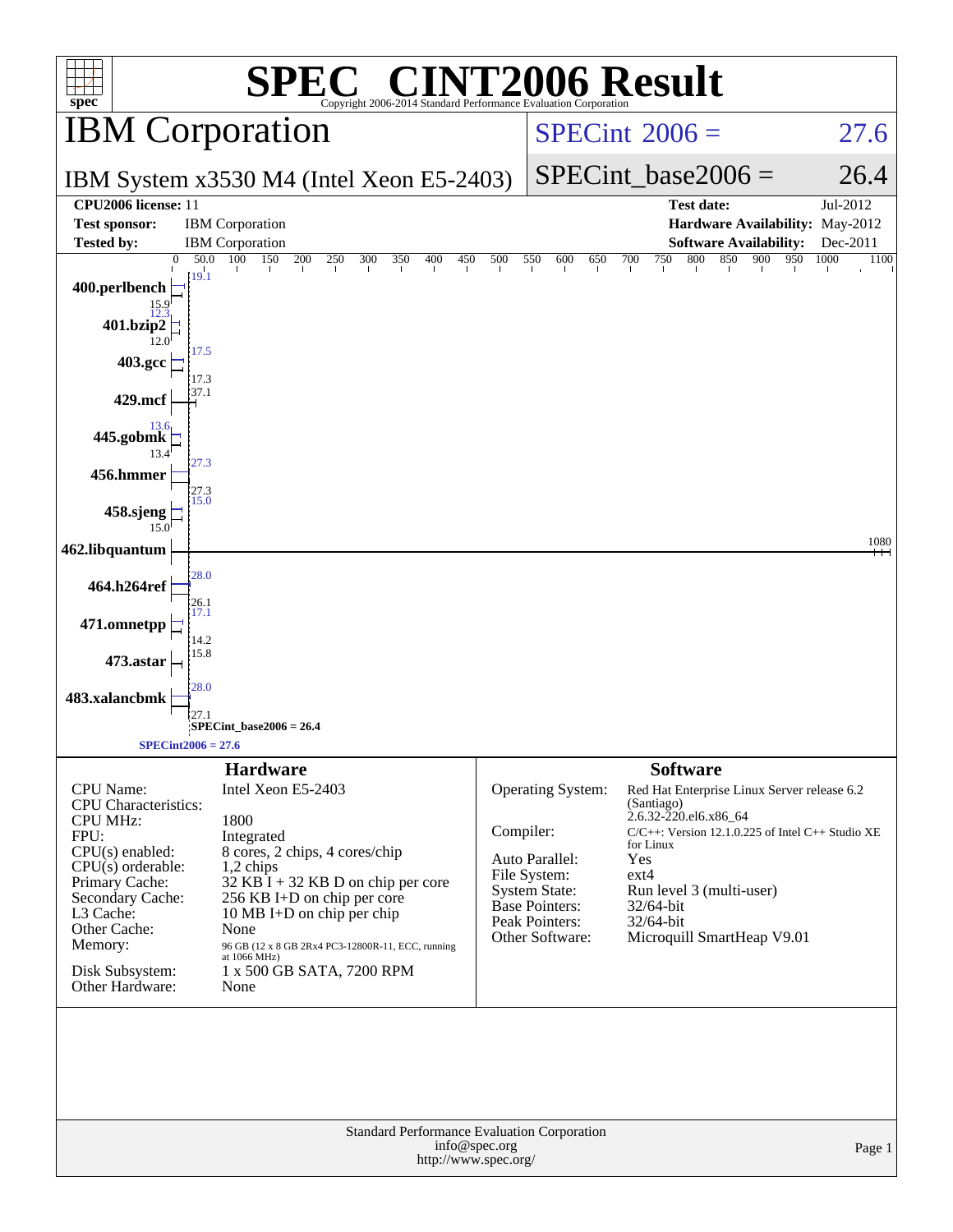

# **[SPEC CINT2006 Result](http://www.spec.org/auto/cpu2006/Docs/result-fields.html#SPECCINT2006Result)**

### IBM Corporation

### $SPECint2006 = 27.6$  $SPECint2006 = 27.6$

IBM System x3530 M4 (Intel Xeon E5-2403)

 $SPECTnt\_base2006 = 26.4$ 

### **[CPU2006 license:](http://www.spec.org/auto/cpu2006/Docs/result-fields.html#CPU2006license)** 11 **[Test date:](http://www.spec.org/auto/cpu2006/Docs/result-fields.html#Testdate)** Jul-2012

**[Test sponsor:](http://www.spec.org/auto/cpu2006/Docs/result-fields.html#Testsponsor)** IBM Corporation **[Hardware Availability:](http://www.spec.org/auto/cpu2006/Docs/result-fields.html#HardwareAvailability)** May-2012 **[Tested by:](http://www.spec.org/auto/cpu2006/Docs/result-fields.html#Testedby)** IBM Corporation **[Software Availability:](http://www.spec.org/auto/cpu2006/Docs/result-fields.html#SoftwareAvailability)** Dec-2011

### **[Results Table](http://www.spec.org/auto/cpu2006/Docs/result-fields.html#ResultsTable)**

|                    | <b>Base</b>    |              |                |              |                |       | <b>Peak</b>    |              |                |              |                |              |
|--------------------|----------------|--------------|----------------|--------------|----------------|-------|----------------|--------------|----------------|--------------|----------------|--------------|
| <b>Benchmark</b>   | <b>Seconds</b> | <b>Ratio</b> | <b>Seconds</b> | <b>Ratio</b> | <b>Seconds</b> | Ratio | <b>Seconds</b> | <b>Ratio</b> | <b>Seconds</b> | <b>Ratio</b> | <b>Seconds</b> | <b>Ratio</b> |
| 400.perlbench      | 615            | 15.9         | 613            | 15.9         | 614            | 15.9  | 512            | 19.1         | 513            | <b>19.1</b>  | 513            | 19.0         |
| 401.bzip2          | 801            | 12.0         | 804            | 12.0         | 800            | 12.1  | 785            | 12.3         | 786            | 12.3         | 787            | 12.3         |
| $403.\mathrm{gcc}$ | 468            | 17.2         | 465            | 17.3         | 465            | 17.3  | 461            | 17.5         | 461            | 17.5         | 461            | 17.5         |
| $429$ .mcf         | 250            | 36.5         | 246            | 37.1         | 246            | 37.1  | 250            | 36.5         | 246            | 37.1         | <u>246</u>     | 37.1         |
| $445$ .gobmk       | 780            | 13.4         | 780            | 13.4         | 780            | 13.4  | 772            | 13.6         | 773            | 13.6         | 773            | 13.6         |
| 456.hmmer          | 342            | 27.3         | 344            | 27.1         | 342            | 27.3  | 341            | 27.3         | 342            | 27.3         | 342            | 27.3         |
| $458$ .sjeng       | 807            | 15.0         | 807            | 15.0         | 807            | 15.0  | 806            | 15.0         | 806            | 15.0         | 805            | 15.0         |
| 462.libquantum     | 19.1           | 1080         | 19.3           | 1070         | 18.9           | 1100  | 19.1           | 1080         | 19.3           | 1070         | 18.9           | 1100         |
| 464.h264ref        | 849            | 26.1         | 850            | 26.0         | 848            | 26.1  | 803            | 27.6         | 785            | 28.2         | 790            | 28.0         |
| 471.omnetpp        | 436            | 14.3         | 440            | 14.2         | 440            | 14.2  | 367            | 17.1         | 366            | 17.1         | 366            | 17.1         |
| $473.$ astar       | 447            | 15.7         | 444            | 15.8         | 444            | 15.8  | 447            | 15.7         | 444            | 15.8         | 444            | 15.8         |
| 483.xalancbmk      | 254            | 27.1         | 254            | 27.1         | 264            | 26.1  | 247            | 27.9         | 247            | <u>28.0</u>  | 246            | 28.0         |

Results appear in the [order in which they were run.](http://www.spec.org/auto/cpu2006/Docs/result-fields.html#RunOrder) Bold underlined text [indicates a median measurement.](http://www.spec.org/auto/cpu2006/Docs/result-fields.html#Median)

### **[Operating System Notes](http://www.spec.org/auto/cpu2006/Docs/result-fields.html#OperatingSystemNotes)**

 Stack size set to unlimited using "ulimit -s unlimited" Zone reclaim mode enabled with: echo 1 > /proc/sys/vm/zone\_reclaim\_mode

### **[Platform Notes](http://www.spec.org/auto/cpu2006/Docs/result-fields.html#PlatformNotes)**

Standard Performance Evaluation Corporation BIOS setting: Operating Mode set to Maximum Performance Sysinfo program /root/SPECcpu-v1.2/config/sysinfo.rev6800 \$Rev: 6800 \$ \$Date:: 2011-10-11 #\$ 6f2ebdff5032aaa42e583f96b07f99d3 running on localhost.localdomain Thu Jul 19 15:35:18 2012 This section contains SUT (System Under Test) info as seen by some common utilities. To remove or add to this section, see: <http://www.spec.org/cpu2006/Docs/config.html#sysinfo> From /proc/cpuinfo model name : Intel(R) Xeon(R) CPU E5-2403 0 @ 1.80GHz 2 "physical id"s (chips) 8 "processors" cores, siblings (Caution: counting these is hw and system dependent. The following excerpts from /proc/cpuinfo might not be reliable. Use with caution.) cpu cores : 4 siblings : 4 physical 0: cores 0 1 2 3 physical 1: cores 0 1 2 3 Continued on next page

[info@spec.org](mailto:info@spec.org) <http://www.spec.org/>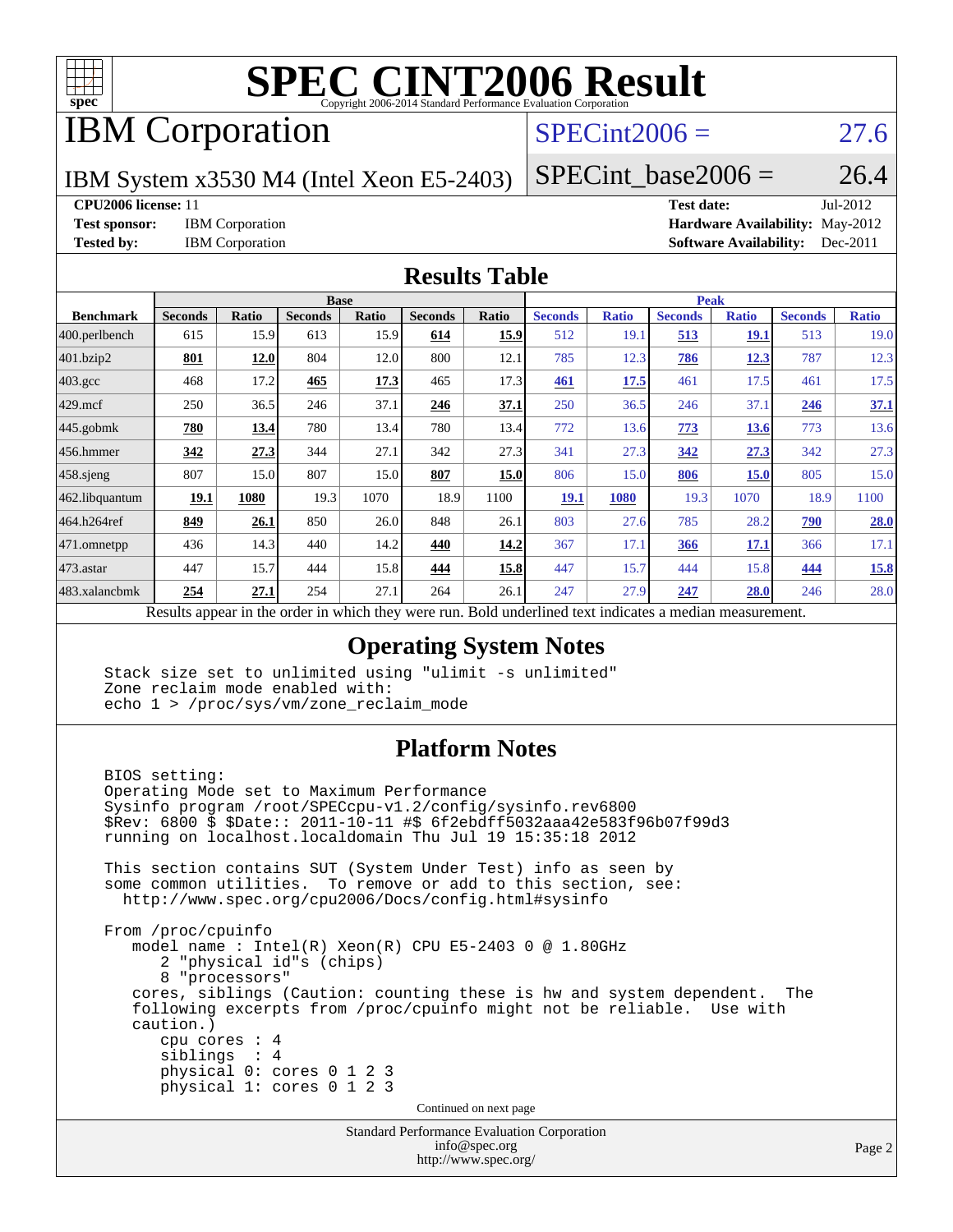

## **[SPEC CINT2006 Result](http://www.spec.org/auto/cpu2006/Docs/result-fields.html#SPECCINT2006Result)**

IBM Corporation

 $SPECint2006 = 27.6$  $SPECint2006 = 27.6$ 

IBM System x3530 M4 (Intel Xeon E5-2403)

SPECint base2006 =  $26.4$ 

**[Test sponsor:](http://www.spec.org/auto/cpu2006/Docs/result-fields.html#Testsponsor)** IBM Corporation **[Hardware Availability:](http://www.spec.org/auto/cpu2006/Docs/result-fields.html#HardwareAvailability)** May-2012

**[CPU2006 license:](http://www.spec.org/auto/cpu2006/Docs/result-fields.html#CPU2006license)** 11 **[Test date:](http://www.spec.org/auto/cpu2006/Docs/result-fields.html#Testdate)** Jul-2012 **[Tested by:](http://www.spec.org/auto/cpu2006/Docs/result-fields.html#Testedby)** IBM Corporation **[Software Availability:](http://www.spec.org/auto/cpu2006/Docs/result-fields.html#SoftwareAvailability)** Dec-2011

### **[Platform Notes \(Continued\)](http://www.spec.org/auto/cpu2006/Docs/result-fields.html#PlatformNotes)**

cache size : 10240 KB

 From /proc/meminfo MemTotal: 99045432 kB HugePages\_Total: 0<br>Hugepagesize: 2048 kB Hugepagesize:

 /usr/bin/lsb\_release -d Red Hat Enterprise Linux Server release 6.2 (Santiago)

From /etc/\*release\* /etc/\*version\*

 redhat-release: Red Hat Enterprise Linux Server release 6.2 (Santiago) system-release: Red Hat Enterprise Linux Server release 6.2 (Santiago) system-release-cpe: cpe:/o:redhat:enterprise\_linux:6server:ga:server

uname -a:

 Linux localhost.localdomain 2.6.32-220.el6.x86\_64 #1 SMP Wed Nov 9 08:03:13 EST 2011 x86\_64 x86\_64 x86\_64 GNU/Linux

run-level 3 Jul 18 12:06

 SPEC is set to: /root/SPECcpu-v1.2 Filesystem Type Size Used Avail Use% Mounted on /dev/mapper/vg\_x3530m4-lv\_root ext4 133G 29G 98G 23% /

 Additional information from dmidecode: Memory: 12x Samsung M393B1K70DH0-CK0 8 GB 1066 MHz 2 rank

(End of data from sysinfo program)

### **[General Notes](http://www.spec.org/auto/cpu2006/Docs/result-fields.html#GeneralNotes)**

Environment variables set by runspec before the start of the run: KMP\_AFFINITY = "granularity=fine,compact,1,0" LD\_LIBRARY\_PATH = "/root/SPECcpu-v1.2/libs/32:/root/SPECcpu-v1.2/libs/64" OMP\_NUM\_THREADS = "8" Binaries compiled on a system with 1x Core i7-860 CPU + 8GB

 memory using RHEL5.5 Transparent Huge Pages enabled with: echo always > /sys/kernel/mm/redhat\_transparent\_hugepage/enabled

### **[Base Compiler Invocation](http://www.spec.org/auto/cpu2006/Docs/result-fields.html#BaseCompilerInvocation)**

[C benchmarks](http://www.spec.org/auto/cpu2006/Docs/result-fields.html#Cbenchmarks): [icc -m64](http://www.spec.org/cpu2006/results/res2012q3/cpu2006-20120725-23835.flags.html#user_CCbase_intel_icc_64bit_f346026e86af2a669e726fe758c88044)

Continued on next page

Standard Performance Evaluation Corporation [info@spec.org](mailto:info@spec.org) <http://www.spec.org/>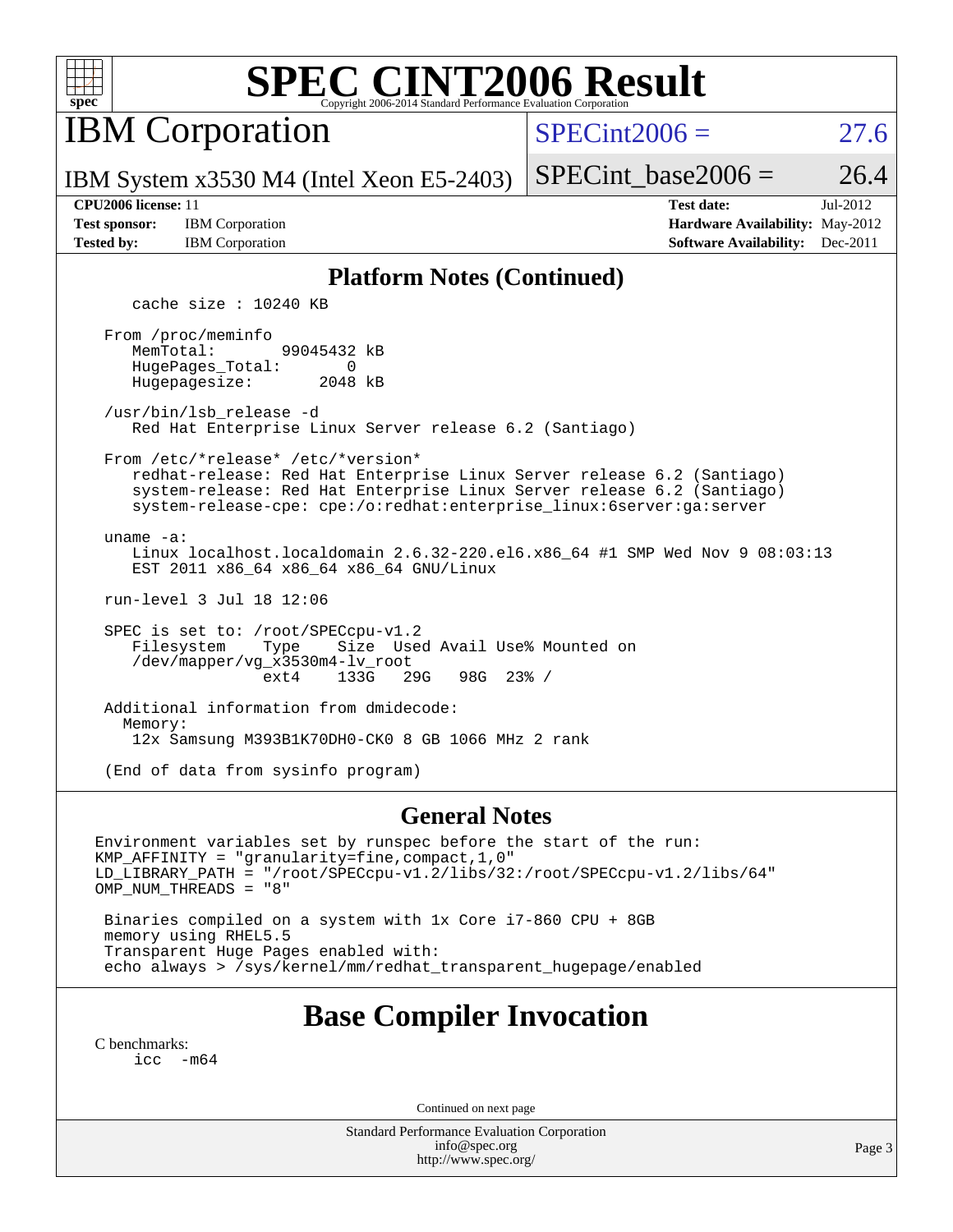| <b>SPEC CINT2006 Result</b><br>spec <sup>®</sup><br>Copyright 2006-2014 Standard Performance Evaluation Corporation                                                                                                                                                                                                                                                                                                                       |                                                                                                               |  |  |  |  |  |  |
|-------------------------------------------------------------------------------------------------------------------------------------------------------------------------------------------------------------------------------------------------------------------------------------------------------------------------------------------------------------------------------------------------------------------------------------------|---------------------------------------------------------------------------------------------------------------|--|--|--|--|--|--|
| <b>IBM</b> Corporation                                                                                                                                                                                                                                                                                                                                                                                                                    | $SPECint2006 =$<br>27.6                                                                                       |  |  |  |  |  |  |
| IBM System x3530 M4 (Intel Xeon E5-2403)                                                                                                                                                                                                                                                                                                                                                                                                  | 26.4<br>$SPECint\_base2006 =$                                                                                 |  |  |  |  |  |  |
| CPU2006 license: 11<br><b>Test sponsor:</b><br><b>IBM</b> Corporation<br><b>Tested by:</b><br><b>IBM</b> Corporation                                                                                                                                                                                                                                                                                                                      | <b>Test date:</b><br>Jul-2012<br>Hardware Availability: May-2012<br><b>Software Availability:</b><br>Dec-2011 |  |  |  |  |  |  |
| <b>Base Compiler Invocation (Continued)</b><br>$C_{++}$ benchmarks:<br>icpc -m64                                                                                                                                                                                                                                                                                                                                                          |                                                                                                               |  |  |  |  |  |  |
| <b>Base Portability Flags</b>                                                                                                                                                                                                                                                                                                                                                                                                             |                                                                                                               |  |  |  |  |  |  |
| 400.perlbench: -DSPEC_CPU_LP64 -DSPEC_CPU_LINUX_X64<br>401.bzip2: -DSPEC_CPU_LP64<br>403.gcc: -DSPEC_CPU_LP64<br>429.mcf: -DSPEC_CPU_LP64<br>445.gobmk: -DSPEC_CPU_LP64<br>456.hmmer: - DSPEC_CPU_LP64<br>458.sjeng: -DSPEC_CPU_LP64<br>462.libquantum: -DSPEC_CPU_LP64 -DSPEC_CPU_LINUX<br>464.h264ref: -DSPEC_CPU_LP64<br>471.omnetpp: -DSPEC_CPU_LP64<br>473.astar: -DSPEC_CPU_LP64<br>483.xalancbmk: -DSPEC_CPU_LP64 -DSPEC_CPU_LINUX |                                                                                                               |  |  |  |  |  |  |
| <b>Base Optimization Flags</b><br>C benchmarks:                                                                                                                                                                                                                                                                                                                                                                                           |                                                                                                               |  |  |  |  |  |  |
| -xAVX -ipo -03 -no-prec-div -parallel -opt-prefetch -auto-p32<br>$C_{++}$ benchmarks:<br>-xAVX -ipo -03 -no-prec-div -opt-prefetch -auto-p32 -Wl,-z, muldefs<br>$-L/s$ martheap -lsmartheap64                                                                                                                                                                                                                                             |                                                                                                               |  |  |  |  |  |  |
| <b>Base Other Flags</b>                                                                                                                                                                                                                                                                                                                                                                                                                   |                                                                                                               |  |  |  |  |  |  |
| C benchmarks:                                                                                                                                                                                                                                                                                                                                                                                                                             |                                                                                                               |  |  |  |  |  |  |
| 403.gcc: -Dalloca=_alloca                                                                                                                                                                                                                                                                                                                                                                                                                 |                                                                                                               |  |  |  |  |  |  |
| <b>Peak Compiler Invocation</b><br>C benchmarks (except as noted below):<br>$-m64$<br>icc<br>400.perlbench: icc -m32<br>445.gobmk: icc -m32                                                                                                                                                                                                                                                                                               |                                                                                                               |  |  |  |  |  |  |
| Continued on next page<br>Standard Performance Evaluation Corporation                                                                                                                                                                                                                                                                                                                                                                     |                                                                                                               |  |  |  |  |  |  |
| info@spec.org<br>http://www.spec.org/                                                                                                                                                                                                                                                                                                                                                                                                     | Page 4                                                                                                        |  |  |  |  |  |  |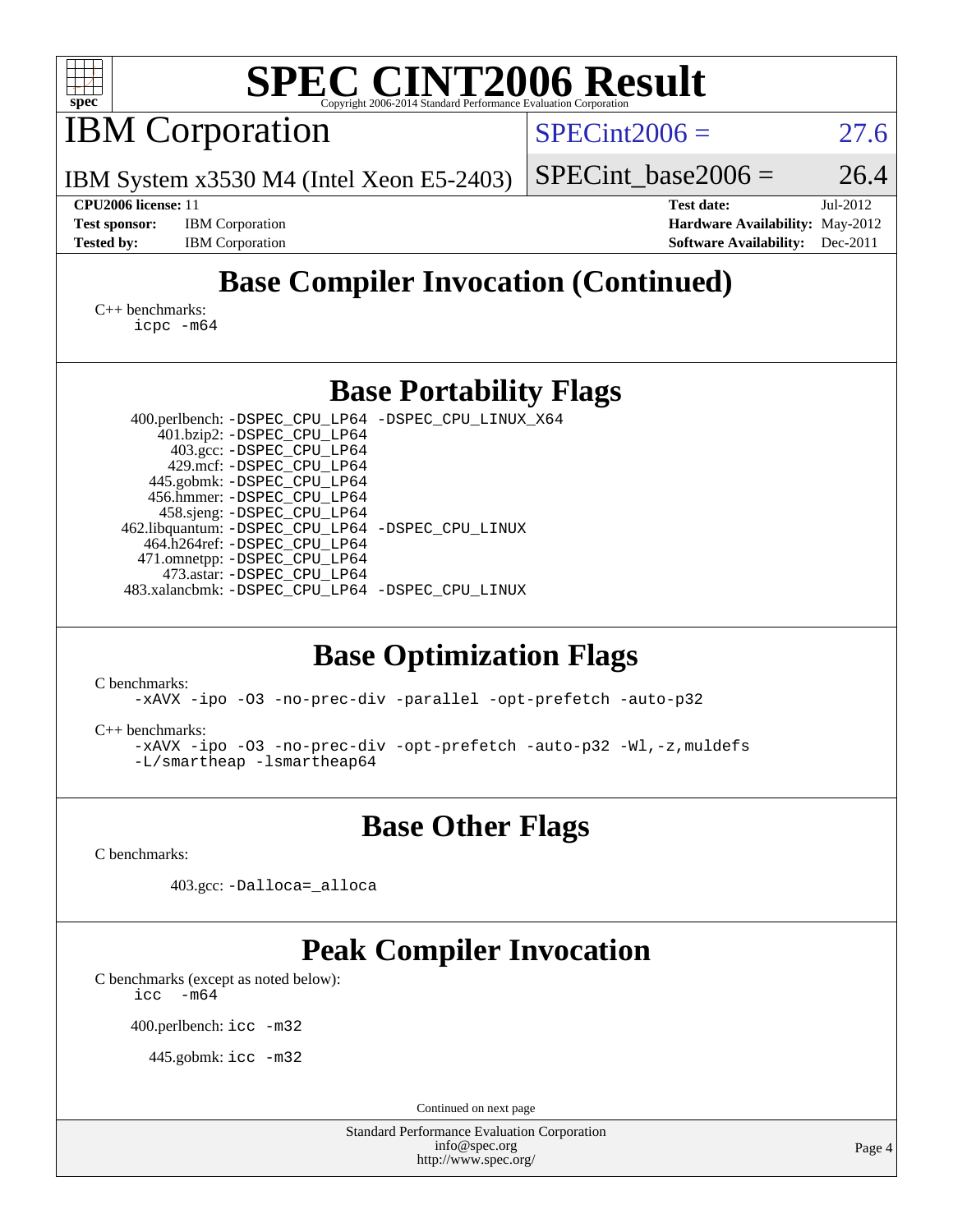

## **[SPEC CINT2006 Result](http://www.spec.org/auto/cpu2006/Docs/result-fields.html#SPECCINT2006Result)**

IBM Corporation

 $SPECint2006 = 27.6$  $SPECint2006 = 27.6$ 

IBM System x3530 M4 (Intel Xeon E5-2403)

SPECint base2006 =  $26.4$ **[CPU2006 license:](http://www.spec.org/auto/cpu2006/Docs/result-fields.html#CPU2006license)** 11 **[Test date:](http://www.spec.org/auto/cpu2006/Docs/result-fields.html#Testdate)** Jul-2012

**[Test sponsor:](http://www.spec.org/auto/cpu2006/Docs/result-fields.html#Testsponsor)** IBM Corporation **[Hardware Availability:](http://www.spec.org/auto/cpu2006/Docs/result-fields.html#HardwareAvailability)** May-2012 **[Tested by:](http://www.spec.org/auto/cpu2006/Docs/result-fields.html#Testedby)** IBM Corporation **[Software Availability:](http://www.spec.org/auto/cpu2006/Docs/result-fields.html#SoftwareAvailability)** Dec-2011

### **[Peak Compiler Invocation \(Continued\)](http://www.spec.org/auto/cpu2006/Docs/result-fields.html#PeakCompilerInvocation)**

464.h264ref: [icc -m32](http://www.spec.org/cpu2006/results/res2012q3/cpu2006-20120725-23835.flags.html#user_peakCCLD464_h264ref_intel_icc_a6a621f8d50482236b970c6ac5f55f93)

[C++ benchmarks \(except as noted below\):](http://www.spec.org/auto/cpu2006/Docs/result-fields.html#CXXbenchmarksexceptasnotedbelow) [icpc -m32](http://www.spec.org/cpu2006/results/res2012q3/cpu2006-20120725-23835.flags.html#user_CXXpeak_intel_icpc_4e5a5ef1a53fd332b3c49e69c3330699)

473.astar: [icpc -m64](http://www.spec.org/cpu2006/results/res2012q3/cpu2006-20120725-23835.flags.html#user_peakCXXLD473_astar_intel_icpc_64bit_fc66a5337ce925472a5c54ad6a0de310)

**[Peak Portability Flags](http://www.spec.org/auto/cpu2006/Docs/result-fields.html#PeakPortabilityFlags)**

 400.perlbench: [-DSPEC\\_CPU\\_LINUX\\_IA32](http://www.spec.org/cpu2006/results/res2012q3/cpu2006-20120725-23835.flags.html#b400.perlbench_peakCPORTABILITY_DSPEC_CPU_LINUX_IA32) 401.bzip2: [-DSPEC\\_CPU\\_LP64](http://www.spec.org/cpu2006/results/res2012q3/cpu2006-20120725-23835.flags.html#suite_peakPORTABILITY401_bzip2_DSPEC_CPU_LP64) 403.gcc: [-DSPEC\\_CPU\\_LP64](http://www.spec.org/cpu2006/results/res2012q3/cpu2006-20120725-23835.flags.html#suite_peakPORTABILITY403_gcc_DSPEC_CPU_LP64) 429.mcf: [-DSPEC\\_CPU\\_LP64](http://www.spec.org/cpu2006/results/res2012q3/cpu2006-20120725-23835.flags.html#suite_peakPORTABILITY429_mcf_DSPEC_CPU_LP64) 456.hmmer: [-DSPEC\\_CPU\\_LP64](http://www.spec.org/cpu2006/results/res2012q3/cpu2006-20120725-23835.flags.html#suite_peakPORTABILITY456_hmmer_DSPEC_CPU_LP64) 458.sjeng: [-DSPEC\\_CPU\\_LP64](http://www.spec.org/cpu2006/results/res2012q3/cpu2006-20120725-23835.flags.html#suite_peakPORTABILITY458_sjeng_DSPEC_CPU_LP64) 462.libquantum: [-DSPEC\\_CPU\\_LP64](http://www.spec.org/cpu2006/results/res2012q3/cpu2006-20120725-23835.flags.html#suite_peakPORTABILITY462_libquantum_DSPEC_CPU_LP64) [-DSPEC\\_CPU\\_LINUX](http://www.spec.org/cpu2006/results/res2012q3/cpu2006-20120725-23835.flags.html#b462.libquantum_peakCPORTABILITY_DSPEC_CPU_LINUX) 473.astar: [-DSPEC\\_CPU\\_LP64](http://www.spec.org/cpu2006/results/res2012q3/cpu2006-20120725-23835.flags.html#suite_peakPORTABILITY473_astar_DSPEC_CPU_LP64) 483.xalancbmk: [-DSPEC\\_CPU\\_LINUX](http://www.spec.org/cpu2006/results/res2012q3/cpu2006-20120725-23835.flags.html#b483.xalancbmk_peakCXXPORTABILITY_DSPEC_CPU_LINUX)

### **[Peak Optimization Flags](http://www.spec.org/auto/cpu2006/Docs/result-fields.html#PeakOptimizationFlags)**

[C benchmarks](http://www.spec.org/auto/cpu2006/Docs/result-fields.html#Cbenchmarks):

400.perlbench:  $-xAUX(pass 2)$  -prof-qen(pass 1) [-ipo](http://www.spec.org/cpu2006/results/res2012q3/cpu2006-20120725-23835.flags.html#user_peakPASS2_CFLAGSPASS2_LDCFLAGS400_perlbench_f-ipo)(pass 2) -03(pass 2) [-no-prec-div](http://www.spec.org/cpu2006/results/res2012q3/cpu2006-20120725-23835.flags.html#user_peakPASS2_CFLAGSPASS2_LDCFLAGS400_perlbench_f-no-prec-div)(pass 2) [-prof-use](http://www.spec.org/cpu2006/results/res2012q3/cpu2006-20120725-23835.flags.html#user_peakPASS2_CFLAGSPASS2_LDCFLAGS400_perlbench_prof_use_bccf7792157ff70d64e32fe3e1250b55)(pass 2) [-opt-prefetch](http://www.spec.org/cpu2006/results/res2012q3/cpu2006-20120725-23835.flags.html#user_peakCOPTIMIZE400_perlbench_f-opt-prefetch) [-ansi-alias](http://www.spec.org/cpu2006/results/res2012q3/cpu2006-20120725-23835.flags.html#user_peakCOPTIMIZE400_perlbench_f-ansi-alias) 401.bzip2: [-xAVX](http://www.spec.org/cpu2006/results/res2012q3/cpu2006-20120725-23835.flags.html#user_peakPASS2_CFLAGSPASS2_LDCFLAGS401_bzip2_f-xAVX)(pass 2) [-prof-gen](http://www.spec.org/cpu2006/results/res2012q3/cpu2006-20120725-23835.flags.html#user_peakPASS1_CFLAGSPASS1_LDCFLAGS401_bzip2_prof_gen_e43856698f6ca7b7e442dfd80e94a8fc)(pass 1) [-ipo](http://www.spec.org/cpu2006/results/res2012q3/cpu2006-20120725-23835.flags.html#user_peakPASS2_CFLAGSPASS2_LDCFLAGS401_bzip2_f-ipo)(pass 2) [-O3](http://www.spec.org/cpu2006/results/res2012q3/cpu2006-20120725-23835.flags.html#user_peakPASS2_CFLAGSPASS2_LDCFLAGS401_bzip2_f-O3)(pass 2) [-no-prec-div](http://www.spec.org/cpu2006/results/res2012q3/cpu2006-20120725-23835.flags.html#user_peakCOPTIMIZEPASS2_CFLAGSPASS2_LDCFLAGS401_bzip2_f-no-prec-div) [-prof-use](http://www.spec.org/cpu2006/results/res2012q3/cpu2006-20120725-23835.flags.html#user_peakPASS2_CFLAGSPASS2_LDCFLAGS401_bzip2_prof_use_bccf7792157ff70d64e32fe3e1250b55)(pass 2) [-auto-ilp32](http://www.spec.org/cpu2006/results/res2012q3/cpu2006-20120725-23835.flags.html#user_peakCOPTIMIZE401_bzip2_f-auto-ilp32) [-opt-prefetch](http://www.spec.org/cpu2006/results/res2012q3/cpu2006-20120725-23835.flags.html#user_peakCOPTIMIZE401_bzip2_f-opt-prefetch) [-ansi-alias](http://www.spec.org/cpu2006/results/res2012q3/cpu2006-20120725-23835.flags.html#user_peakCOPTIMIZE401_bzip2_f-ansi-alias) 403.gcc: [-xAVX](http://www.spec.org/cpu2006/results/res2012q3/cpu2006-20120725-23835.flags.html#user_peakCOPTIMIZE403_gcc_f-xAVX) [-ipo](http://www.spec.org/cpu2006/results/res2012q3/cpu2006-20120725-23835.flags.html#user_peakCOPTIMIZE403_gcc_f-ipo) [-O3](http://www.spec.org/cpu2006/results/res2012q3/cpu2006-20120725-23835.flags.html#user_peakCOPTIMIZE403_gcc_f-O3) [-no-prec-div](http://www.spec.org/cpu2006/results/res2012q3/cpu2006-20120725-23835.flags.html#user_peakCOPTIMIZE403_gcc_f-no-prec-div) [-inline-calloc](http://www.spec.org/cpu2006/results/res2012q3/cpu2006-20120725-23835.flags.html#user_peakCOPTIMIZE403_gcc_f-inline-calloc) [-opt-malloc-options=3](http://www.spec.org/cpu2006/results/res2012q3/cpu2006-20120725-23835.flags.html#user_peakCOPTIMIZE403_gcc_f-opt-malloc-options_13ab9b803cf986b4ee62f0a5998c2238) [-auto-ilp32](http://www.spec.org/cpu2006/results/res2012q3/cpu2006-20120725-23835.flags.html#user_peakCOPTIMIZE403_gcc_f-auto-ilp32)  $429$ .mcf: basepeak = yes 445.gobmk: [-xAVX](http://www.spec.org/cpu2006/results/res2012q3/cpu2006-20120725-23835.flags.html#user_peakPASS2_CFLAGSPASS2_LDCFLAGS445_gobmk_f-xAVX)(pass 2) [-prof-gen](http://www.spec.org/cpu2006/results/res2012q3/cpu2006-20120725-23835.flags.html#user_peakPASS1_CFLAGSPASS1_LDCFLAGS445_gobmk_prof_gen_e43856698f6ca7b7e442dfd80e94a8fc)(pass 1) [-prof-use](http://www.spec.org/cpu2006/results/res2012q3/cpu2006-20120725-23835.flags.html#user_peakPASS2_CFLAGSPASS2_LDCFLAGS445_gobmk_prof_use_bccf7792157ff70d64e32fe3e1250b55)(pass 2) [-ansi-alias](http://www.spec.org/cpu2006/results/res2012q3/cpu2006-20120725-23835.flags.html#user_peakCOPTIMIZE445_gobmk_f-ansi-alias) 456.hmmer: [-xAVX](http://www.spec.org/cpu2006/results/res2012q3/cpu2006-20120725-23835.flags.html#user_peakCOPTIMIZE456_hmmer_f-xAVX) [-ipo](http://www.spec.org/cpu2006/results/res2012q3/cpu2006-20120725-23835.flags.html#user_peakCOPTIMIZE456_hmmer_f-ipo) [-O3](http://www.spec.org/cpu2006/results/res2012q3/cpu2006-20120725-23835.flags.html#user_peakCOPTIMIZE456_hmmer_f-O3) [-no-prec-div](http://www.spec.org/cpu2006/results/res2012q3/cpu2006-20120725-23835.flags.html#user_peakCOPTIMIZE456_hmmer_f-no-prec-div) [-unroll2](http://www.spec.org/cpu2006/results/res2012q3/cpu2006-20120725-23835.flags.html#user_peakCOPTIMIZE456_hmmer_f-unroll_784dae83bebfb236979b41d2422d7ec2) [-auto-ilp32](http://www.spec.org/cpu2006/results/res2012q3/cpu2006-20120725-23835.flags.html#user_peakCOPTIMIZE456_hmmer_f-auto-ilp32) [-ansi-alias](http://www.spec.org/cpu2006/results/res2012q3/cpu2006-20120725-23835.flags.html#user_peakCOPTIMIZE456_hmmer_f-ansi-alias) 458.sjeng: [-xAVX](http://www.spec.org/cpu2006/results/res2012q3/cpu2006-20120725-23835.flags.html#user_peakPASS2_CFLAGSPASS2_LDCFLAGS458_sjeng_f-xAVX)(pass 2) [-prof-gen](http://www.spec.org/cpu2006/results/res2012q3/cpu2006-20120725-23835.flags.html#user_peakPASS1_CFLAGSPASS1_LDCFLAGS458_sjeng_prof_gen_e43856698f6ca7b7e442dfd80e94a8fc)(pass 1) [-ipo](http://www.spec.org/cpu2006/results/res2012q3/cpu2006-20120725-23835.flags.html#user_peakPASS2_CFLAGSPASS2_LDCFLAGS458_sjeng_f-ipo)(pass 2) [-O3](http://www.spec.org/cpu2006/results/res2012q3/cpu2006-20120725-23835.flags.html#user_peakPASS2_CFLAGSPASS2_LDCFLAGS458_sjeng_f-O3)(pass 2) [-no-prec-div](http://www.spec.org/cpu2006/results/res2012q3/cpu2006-20120725-23835.flags.html#user_peakPASS2_CFLAGSPASS2_LDCFLAGS458_sjeng_f-no-prec-div)(pass 2) [-prof-use](http://www.spec.org/cpu2006/results/res2012q3/cpu2006-20120725-23835.flags.html#user_peakPASS2_CFLAGSPASS2_LDCFLAGS458_sjeng_prof_use_bccf7792157ff70d64e32fe3e1250b55)(pass 2) [-unroll4](http://www.spec.org/cpu2006/results/res2012q3/cpu2006-20120725-23835.flags.html#user_peakCOPTIMIZE458_sjeng_f-unroll_4e5e4ed65b7fd20bdcd365bec371b81f)

Continued on next page

Standard Performance Evaluation Corporation [info@spec.org](mailto:info@spec.org) <http://www.spec.org/>